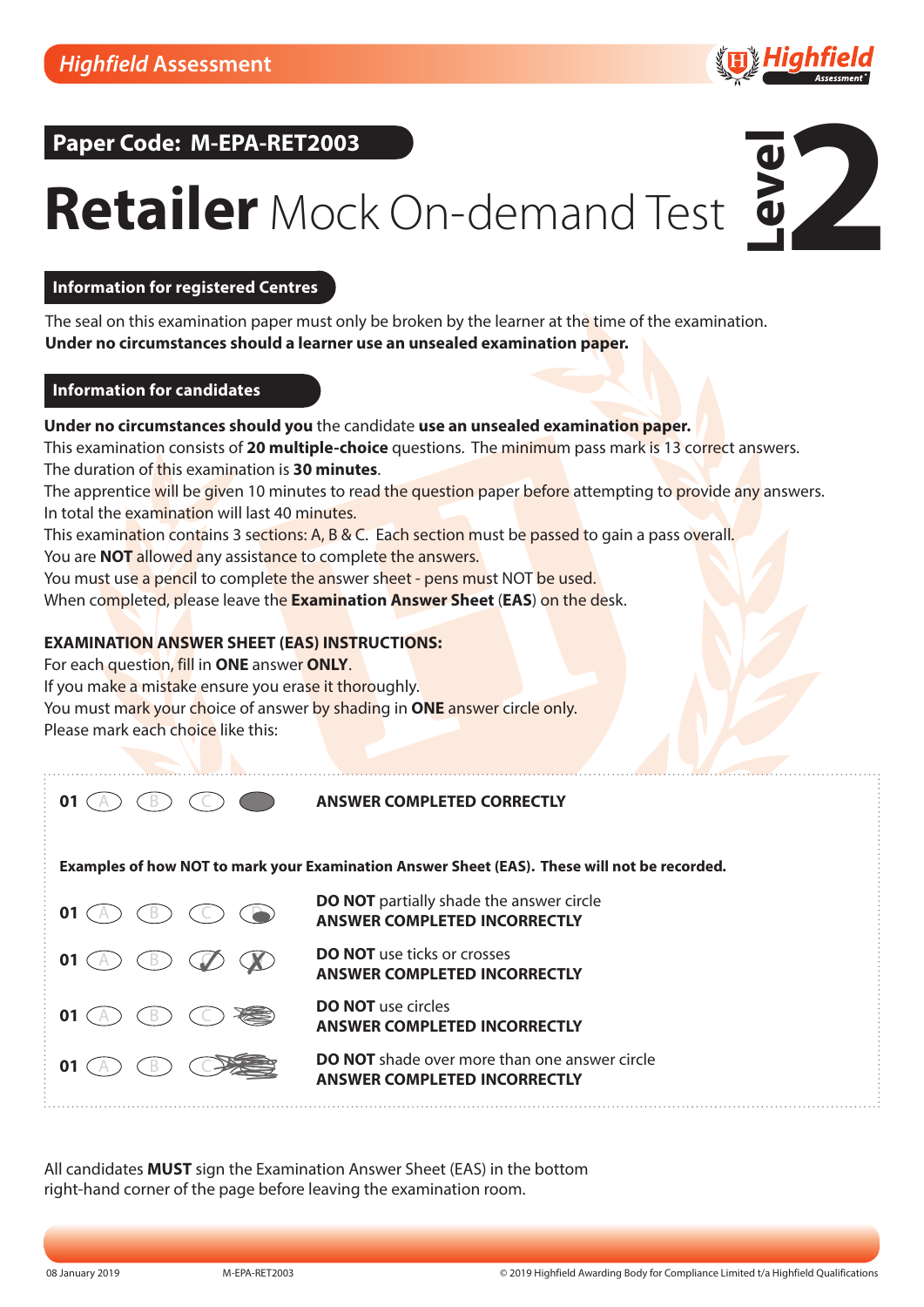

# **Section A:**

This section consists of **7** questions. You must answer at least **4** of these questions correctly to pass this section.

#### **1 4**

When a food retailer reduces the selling price of food before its sell-by date, the **main** goal they are trying to achieve is to:

- A. increase sales
- B. reduce waste
- C. make space for new items
- D. support lower income families

#### **2 5**

You are working in the loading bay for your store and have just taken in today's delivery. You notice the delivery note has a different store number displayed and realise the delivery is not for your store. The correct course of action to take is to:

- A. take the delivery in as there must be a printing error, and put the stock out as normal
- B. tell the delivery driver about the delivery note and continue with unloading
- C. arrange to call the other stores to ask if they have received your delivery
- D. tell the delivery driver about the delivery note and call your line manager

#### **3**

You are working on the till in a high street clothes retailer. Your next customer wants to buy a dress that is missing its barcode label. The **best** possible course of action to take is to find and scan:

- A. a different dress of the same price and colour
- B. the same dress but in a different colour
- C. the same dress in the same colour and size
- D. a different item that has the same price as the dress

You work in a high street stationery and book store, where personal organisers and gel pens are currently best sellers. The **best** place to position best sellers to maximise sales is:

- A. at the rear of the store, as they will still be best sellers
- B. next to the slowest sellers to help increase sales of those items
- C. anywhere in the store as customers will always find best sellers
- D. at the front of the store where customers will see them straight away

You are using an electronic till and the system crashes. Afterwards, the till will not function effectively. The **first** thing you should do is:

- A. immediately find your line manager
- B. switch the till off and back on again
- C. apologise to the customer and state that you will resolve the issue
- D. tell the customer that the IT system in-store is generally unreliable

**6**

Many retailers adopt a policy of securing high value stock when it is in the stockroom as well as when it is on the shop floor. The **main** reason for this is because:

- A. items are less easily damaged when they are secured, whether in the stockroom or on the shop floor
- B. it is easier to find the high value stock when it is time to replenish the shop floor
- C. staff theft is just as common as customer theft
- D. it makes it much easier when carrying out stock takes

*Page 2*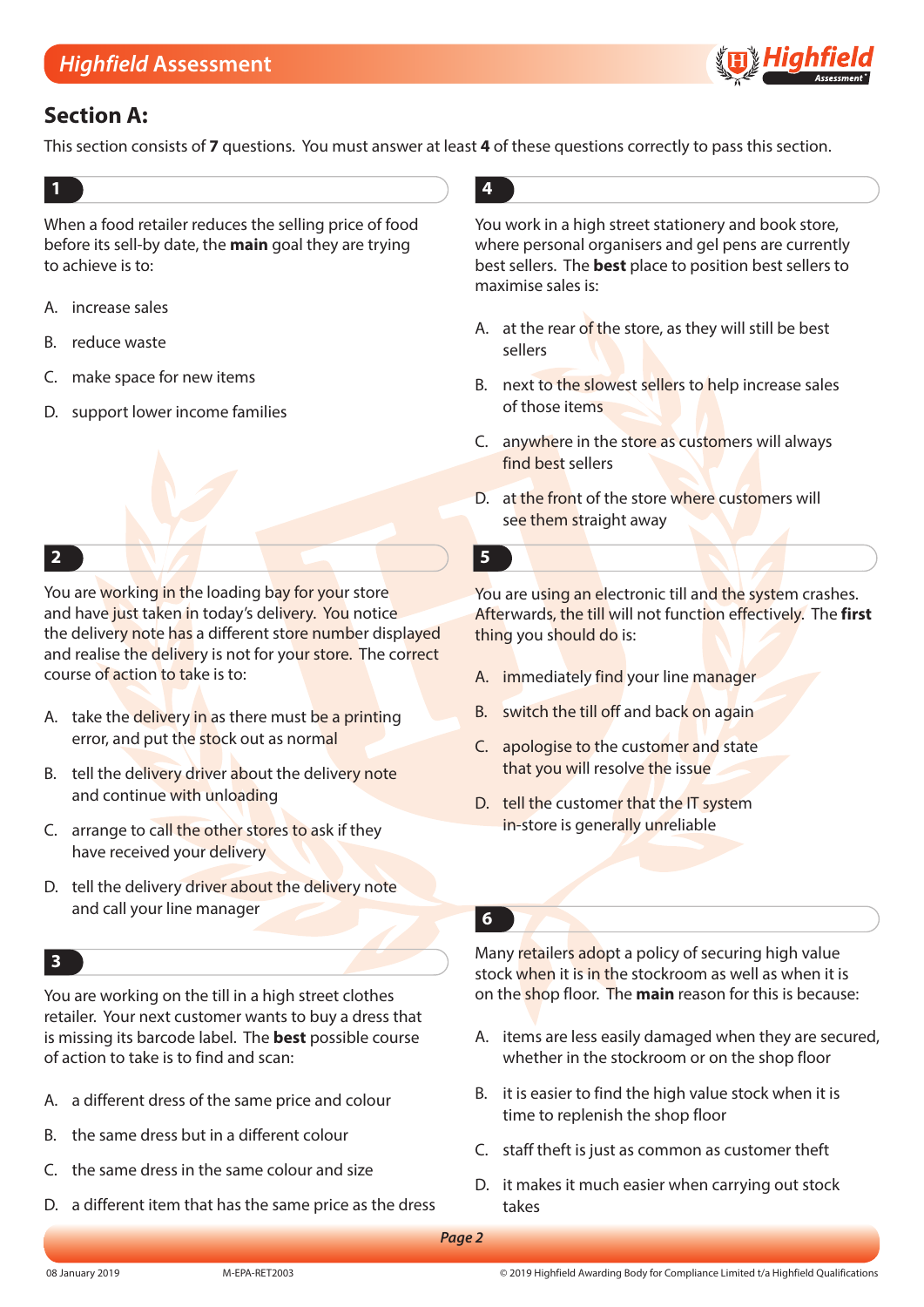

# **Section A: continued**

#### **7**

You work in a small shoe store and trade has been particularly quiet this week. To reduce costs in line with the reduced sales, the **most** appropriate immediate action for your manager to take is to:

- A. review any overtime for the week ahead and reduce or cancel it
- B. start a new marketing campaign
- C. update the window displays to attract new customers
- D. negotiate reduced prices with suppliers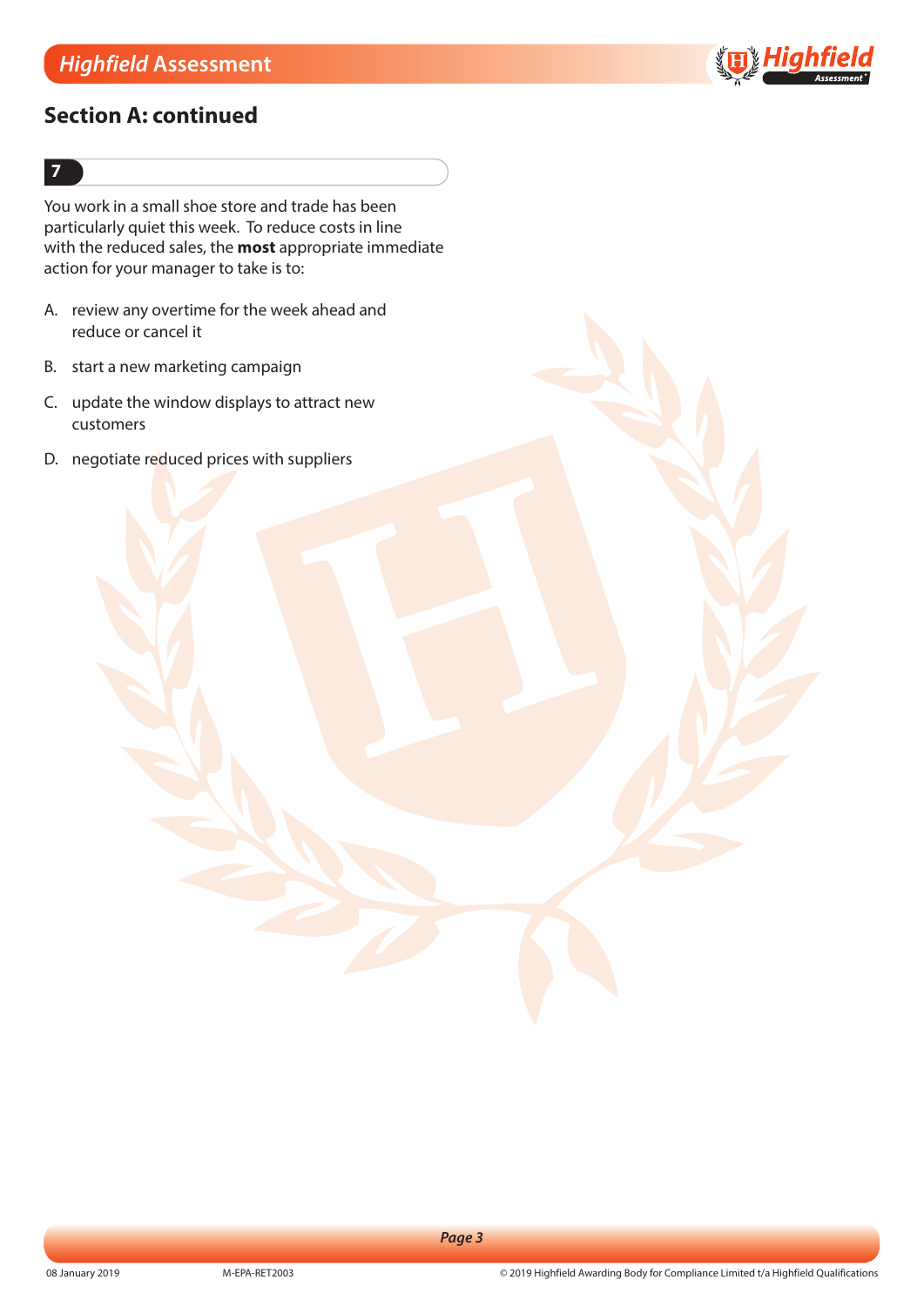

# **Section B:**

This section consists of **6** questions. You must answer at least **4** of these questions correctly to pass this section.

You are rearranging stock using a new planogram in your store. You are surprised to see a top-selling shampoo has now been moved to a lower shelf in the new plan. The correct course of action to take is to:

- A. move this specific shampoo to the top shelf, which is at eye level, and adjust the planogram
- B. move some of the shampoo to the top shelf as well as stocking some on the lower shelf
- C. arrange the stock in line with the planogram and suggest to your line manager that the shampoo is moved to a higher shelf
- D. ignore the planogram and arrange the stock in the tidiest way that you can, then inform your line manager of your actions

**9**

You are working on the shop floor of a large department store when you are approached by a local trading standards officer who shows you their ID and asks to speak to someone about a recent complaint they have received. The correct course of action to take is to:

- A. ask them to sign the visitors' book and then call for the duty manager
- B. offer them a cup of tea before they speak to someone in-store
- C. make yourself available straight away and tell them you will assist them with the complaint
- D. sign them into the visitors' book and ask them to tell you what the complaint is about

### **10**

Your store offers customers a £5 gift voucher for all sales over £30 and you notice that a lot of customers are spending a little under this amount. The **most** likely cause of this is that:

- A. customers do not want gift vouchers
- B. £5 is not enough of an incentive
- C. gift vouchers go out of date quickly
- D. the offer has not been promoted effectively

## **8 11**

You are on social media and you notice that there is a comment about one of your colleagues which details that they are stealing from the company. The correct course of action to take is to:

- A. avoid getting involved and do nothing
- B. ask your friends and colleagues if they have also seen the comment
- C. raise the matter with your manager or store security as soon as possible
- D. share it with others on social media

**12**

Good communication skills are one of the most important features of an effective team. The **main** reason for this is that good communication skills in a team:

- A. will ensure everyone knows what they are doing
- B. means there will be no disagreements
- C. will improve staff punctuality
- D. are a key part of the company's brand standards

**13**

You work for a high street shoe retailer and your manager has asked you to display the new styles of shoes that have just arrived. You are struggling to find space to display them. The **most** appropriate step to take is to:

- A. put the new styles back in the stockroom and wait until you run out of another style, which will give you more space
- B. make space for displaying the new styles by removing some of the shoes that you do not like
- C. check which styles are selling poorly and remove them from the display to make space for the new styles
- D. push the displays closer together to make room to display the new styles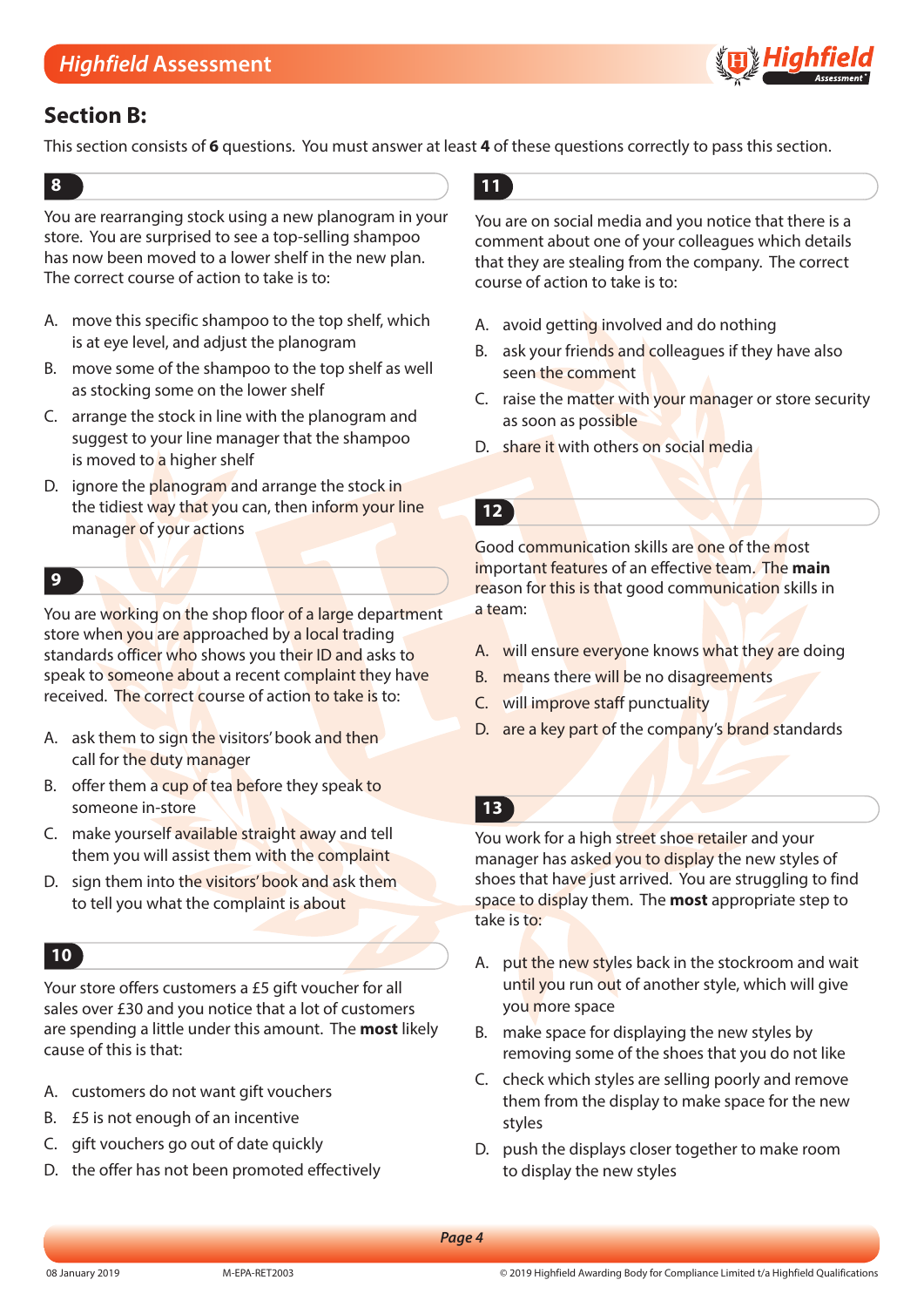

# **Section C:**

This section consists of **7** questions. You must answer at least **5** of these questions correctly to pass this section.

### **14 17**

A customer has brought their basket of goods to the till and you notice the sandwich they are about to purchase has an expired use-by date. The correct course of action to take is to:

- A. continue to process the transaction and sell them the sandwich, as it was their decision to pick up an out-of-date product
- B. process the transaction as normal and, when you get an opportunity, tell your line manager so they are aware of the situation
- C. apologise to the customer, put the sandwich to one side and get a replacement for the customer
- D. give them the sandwich for free, as you know it will support customer loyalty and customer retention for your store

#### **15**

Your company has stated that it will be 'carbon neutral' by 2022. Being carbon neutral means that:

- A. the company has zero emissions because no carbon is produced at all
- B. all carbon emissions are offset by funding a saving in emissions elsewhere
- C. the business will produce no more carbon than the average for the retail industry
- D. no carbon is used in any of your company's manufacturing processes

#### **16**

Under health and safety legislation, the **main** responsibility of each employee is to:

- A. read all appropriate health and safety information
- B. attend all health and safety training sessions
- C. take reasonable care of their own safety at work
- D. act professionally at all times

You work for a food retailer that is keen to encourage its customers to change their behaviour towards the environment. The **most** appropriate way of achieving this is by:

- A. ensuring that recycling information is present on all products
- B. waiving the charge for plastic bags
- C. ensuring that suppliers package all products as robustly as possible
- D. encouraging customers to return their packaging to the store

#### **18**

Under the Consumer Rights Act 2015, a customer has the right to return a faulty product and request a full refund within:

- A. 7 days
- B. 30 days
- C. 3 months
- D. 6 months



*Page 5*

A customer tells you a promotional cardboard sign that was hanging from the shop floor ceiling has fallen on their head in one of the aisles. The correct immediate course of action is to:

- A. check the customer for any visible injuries then help them leave the store
- B. ask the customer to help you pick up the sign if they are not injured
- C. ask the customer to stay where they are while you pick up the sign
- D. check the customer to see if they are injured and report the incident to the manager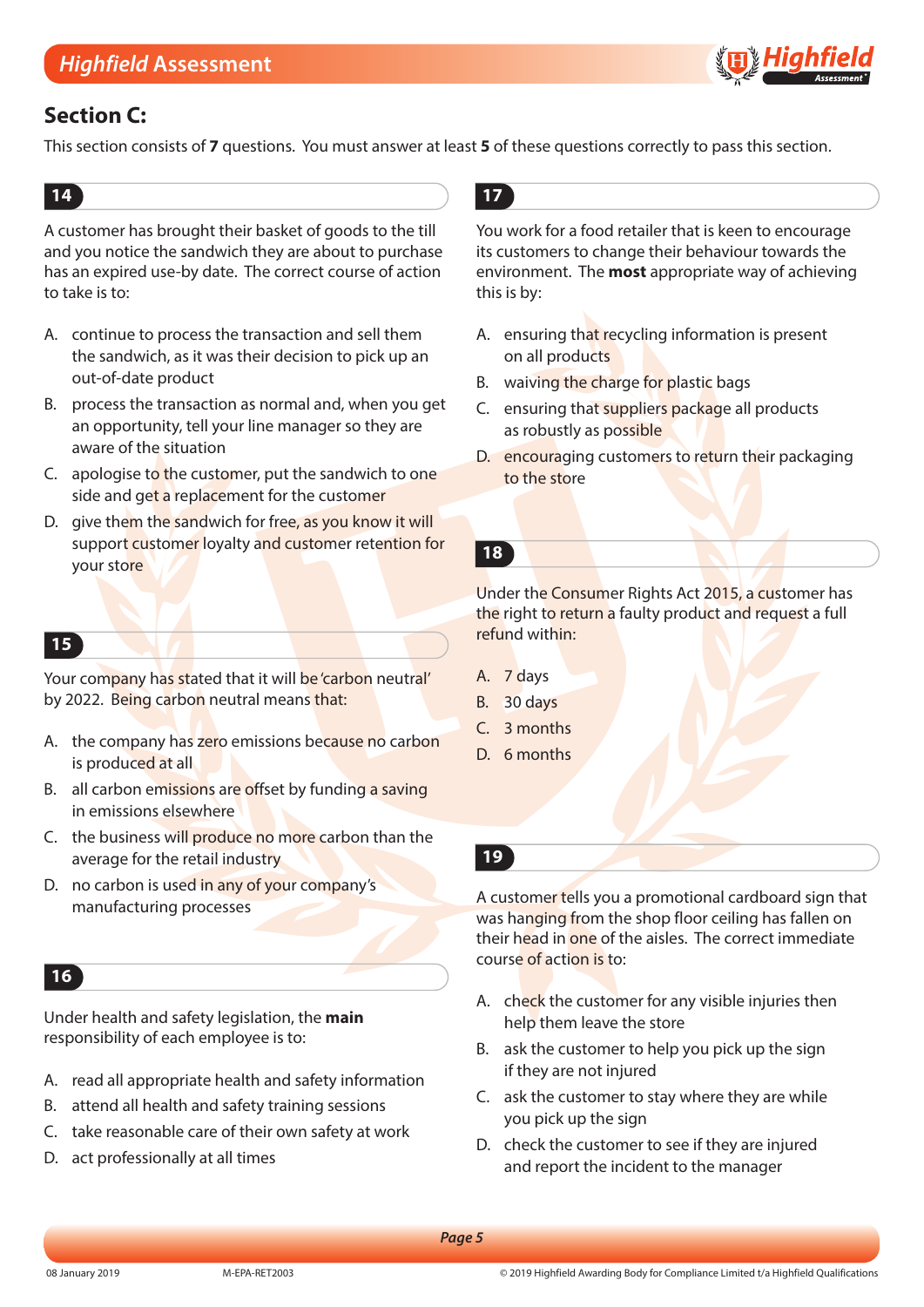

# **Section C: continued**

#### **20**

You are on the till serving a customer and notice your colleague on the till next to you putting a £20 note into their pocket. You ask your colleague what they are doing, and they reply that their last customer gave it to them as a reward for great service. The correct course of action is to:

- A. ignore what you saw, as you believe challenging them further would compromise your working relationship
- B. immediately leave the till, tell the customer you are serving you will be right back and go to inform your line manager
- C. wait until the next team meeting when you can raise it with your line manager
- D. inform a member of the management team about the incident as soon as you have served your customer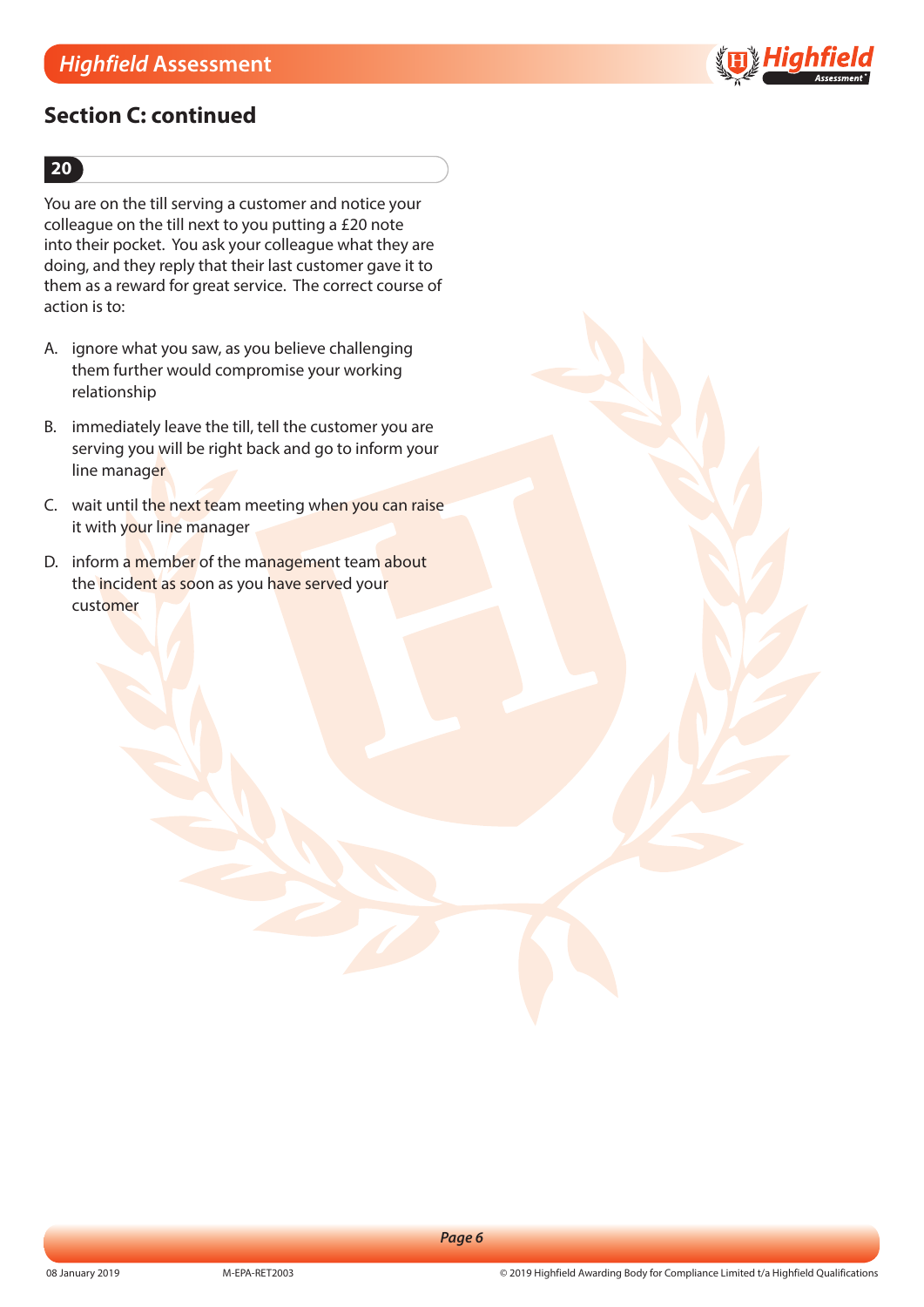



*Page 7*

08 January 2019 M-EPA-RET2003 © 2019 Highfield Awarding Body for Compliance Limited t/a Highfield Qualifications